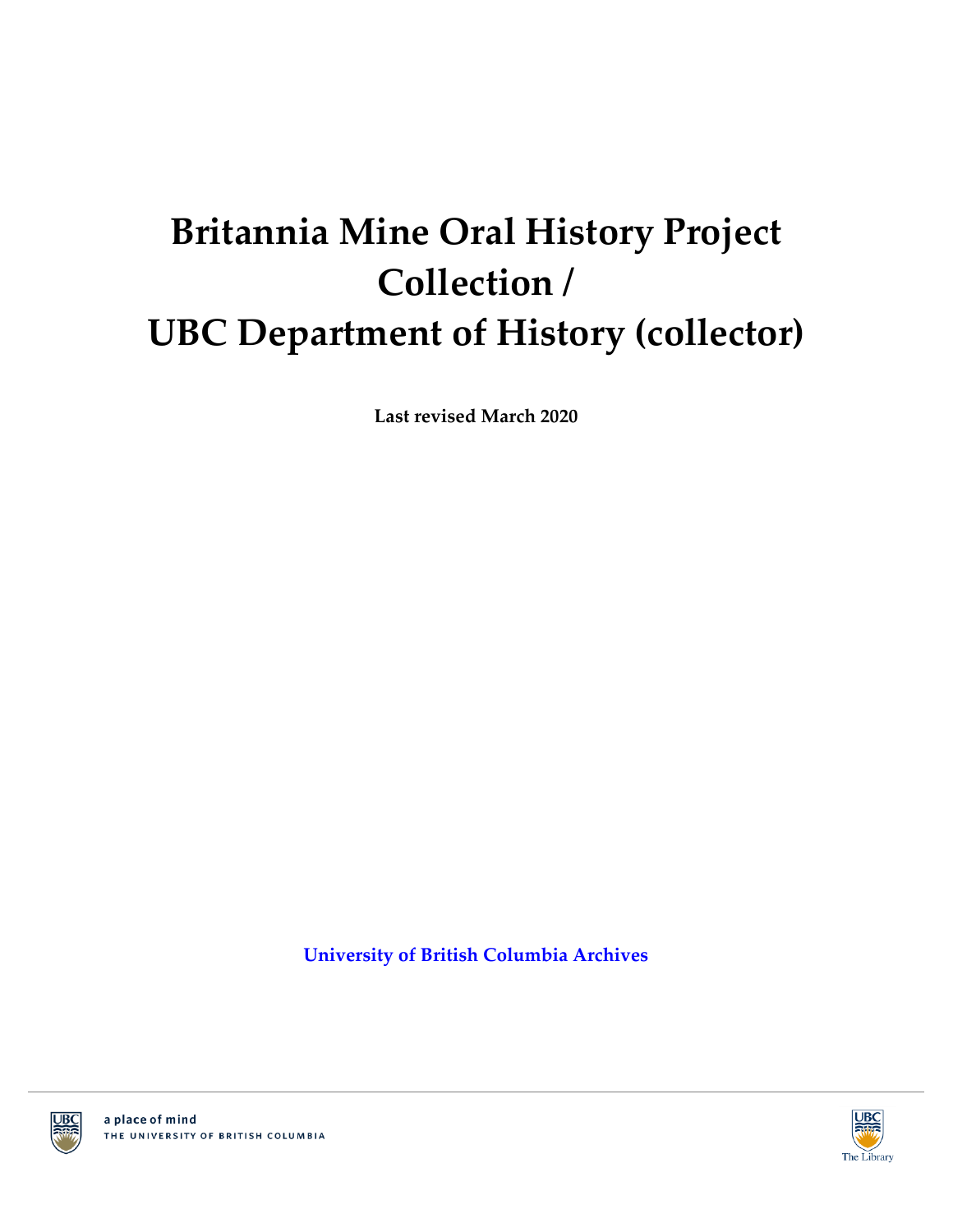# **Table of Contents**

- **Fonds [Description](#page-2-0)**
	- o [Title / Dates of Creation / Physical Description](#page-2-1)
	- o [Administrative History](#page-2-2)
	- o [Scope and Content](#page-2-3)
	- o Notes
- **[File List](#page-3-0)**
- **[Catalogue entry](http://resolve.library.ubc.ca/cgi-bin/catsearch?title=Britannia%2BMine%2BOral%2BHistory%2BProject%2BCollection)** (UBC Library catalogue)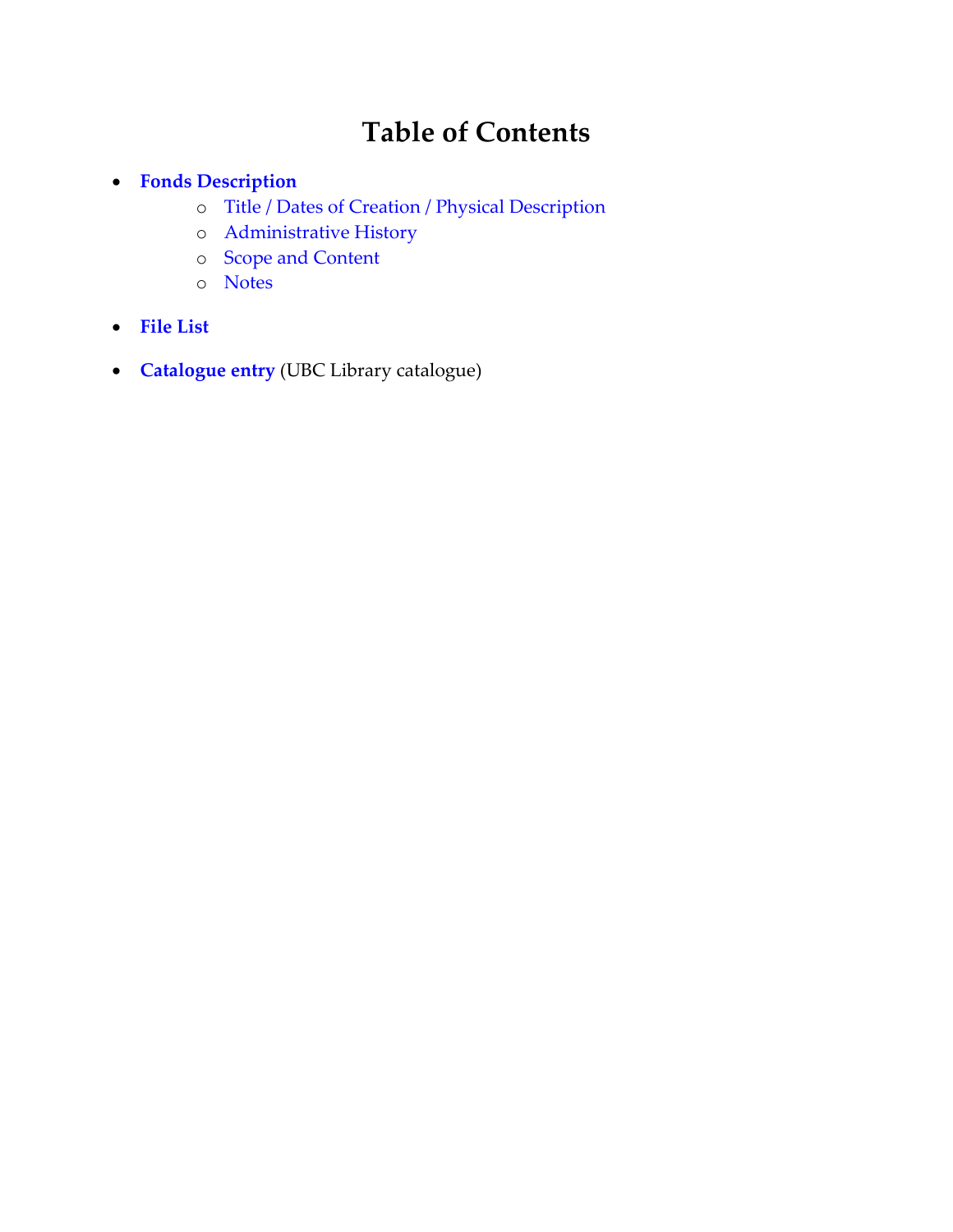# <span id="page-2-1"></span>**Fonds Description**

<span id="page-2-0"></span>**Britannia Mine Oral History Project Collection / Department of History (collector).** – 1986-88. 35 cm of textual records. 45 audio tapes.

#### <span id="page-2-2"></span>**Administrative History**

In 1987 and 1988, University of British Columbia students in Diane Newell's History 303 course ("The Canadian West") conducted a series of oral interviews with former Britannia Beach residents. Designed to provide students with a first-hand understanding of life in a mining community, this project was carried out in cooperation with the British Columbia Mining Museum. The material in this collection provides important insights into the history of the Britannia Mining and Smelting Company and its impact on the community and also provides useful information about conducting an oral history project.

#### <span id="page-2-3"></span>**Scope and Content**

The fonds consists of project background and administrative information as well as student-generated material arising from their oral interview exercise. The student material consists of two parts generated in 1987 and in 1988. The first (Box 2) includes copies of questions, transcripts and student comments on the interviews. The inventory also lists the oral history tape number. The second includes only the copy of the students' commentary.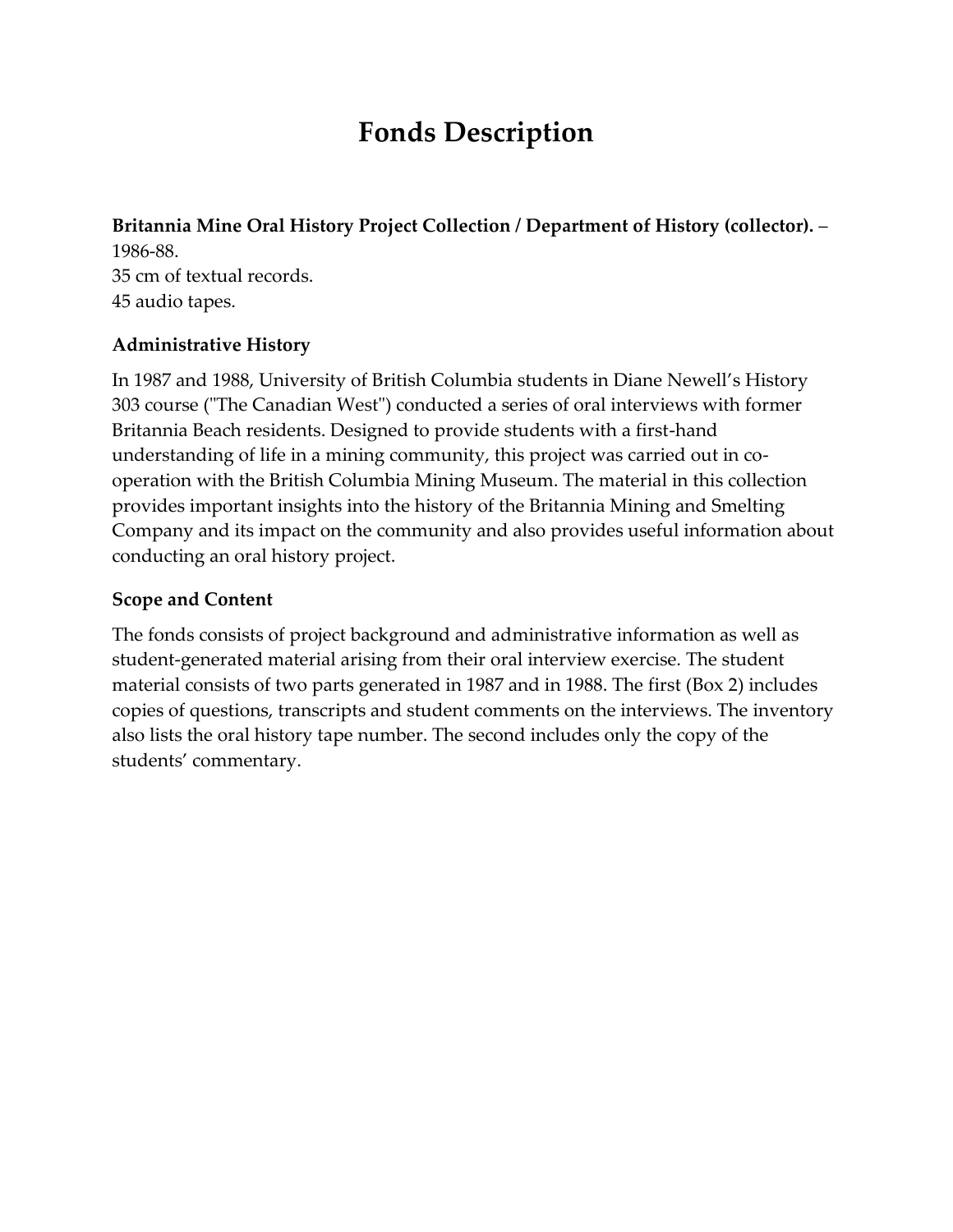# **File List**

<span id="page-3-0"></span>

| $1-1$ |  | History 303 course material prepared by Dianne Newell |
|-------|--|-------------------------------------------------------|
|       |  |                                                       |

- 1-2 List of interviewees for project (1996/87)
- 1-3 Interviewee/student consent forms (1986-1988)
- 1-4 Miscellaneous project information
- 1-5 Miscellaneous resource/background information pertaining to Britannia
- 1-6 Photographs of Britannia
- 1-7 Information on mining terms
- BOX 2
- 2-1 Britannia Beach interview with William M. Adamson Interview of William M. Adamson by Michael Henry 3 February 1987. 1 audio cassette (UBC AT 1878-1) 1 hr. transcript and essay Adamson discusses work at the Mines as well as his participation in its unions.
- 2-2 Britannia Mines disasters interview of Mr. Clement Barabash Interview of Clement Barabash by Luke Atleo 12 February 1987. 2 audio cassettes (UBC AT 1878-2) 1 hr., 30 min. accompanying materials Barabesh discusses life at Britannia Beach, his work experiences at the mine and the dangers of working in the Britannia Mine.
- 2-3 Britannia from 1937 to 1972 one woman's perspective Interview of Olive Baxter by Sue Hall 15 February 1987 1 audio cassette (UBC AT 1878-3) 1 hr., 30 min. accompanying materials Baxter discusses her experience of the living conditions and social activities at Britannia Beach as well as the role the union played on the community.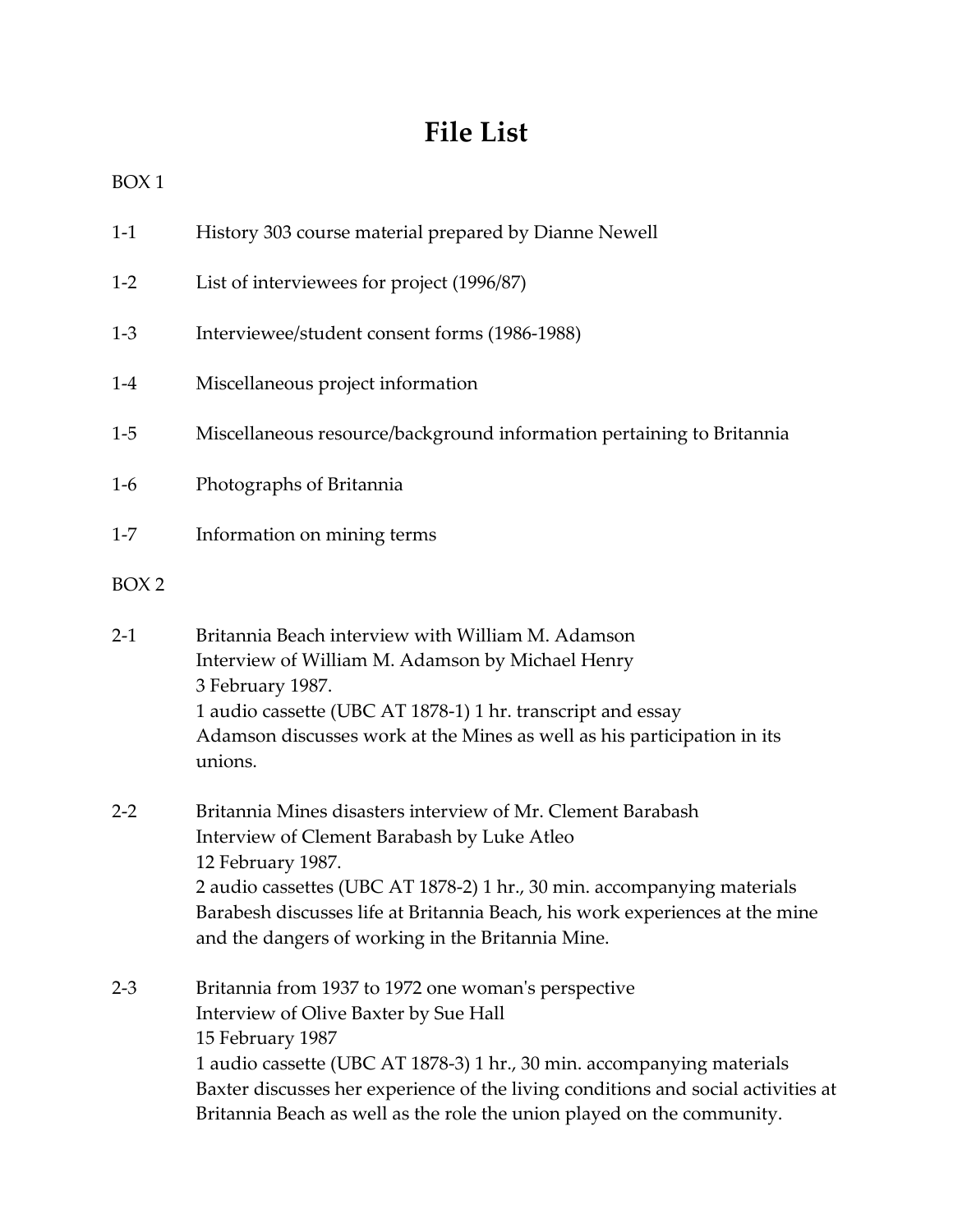- 2-4 History of the "Townsite/Mount Sheer" An interview with: Mrs. Clair Bennet by Winston Jang February 1987. 1 audio cassette (UBC AT 1878-4) 30 min. accompanying materials Bennet discusses her experience of isolation and race relations while living at Townsite/Mount Sheer - a site of residence for the Britannia Mine workers.
- 2-5 Life in a Mining Town. Interview of Mrs. Merele Bennett by Susan Shearer 16 February 1987. 1 audio cassette (UBC AT 1878-5) 45 min. accompanying materials Bennett discusses the living conditions and social amenities of Britannia Beach.
- 2-6 Oral interview with Mrs. Bowers by Jeff Zwick 9 February 1987. 1 audio cassette (UBC AT 1878-6) 25 min. accompanying essay and transcript Bower discusses her father's work at the mine as well as a description of emergency response used by the Britannia Mine, particularly during the 1962 cave-in.
- 2-7 Interview with Mrs. Pat Brohman concerning the mines and the museum by Leonie Plunkett February 1987. 1 audio cassette (UBC AT 1878-7) 1 hr., 5 min. accompanying essay and transcript. Brohman discusses her husband's work at the mine as well as her own historical and museum work at Britannia.
- 2-8 Childhood memories at Britannia. Interview of Margaret Caldicott by Risha Walden 20 February 1987. 1 audio cassette (UBC AT 1878-8) 25 min. accompanying material Caldicott discusses her experience of living in Britannia Beach as well as the 1921 flood.
- 2-9 "If you let it get you down…." An interview with Robert Campbell by Trevor Livelton 14 February 1987 1 audio cassette (UBC AT 1878-9) 47 min. accompanying material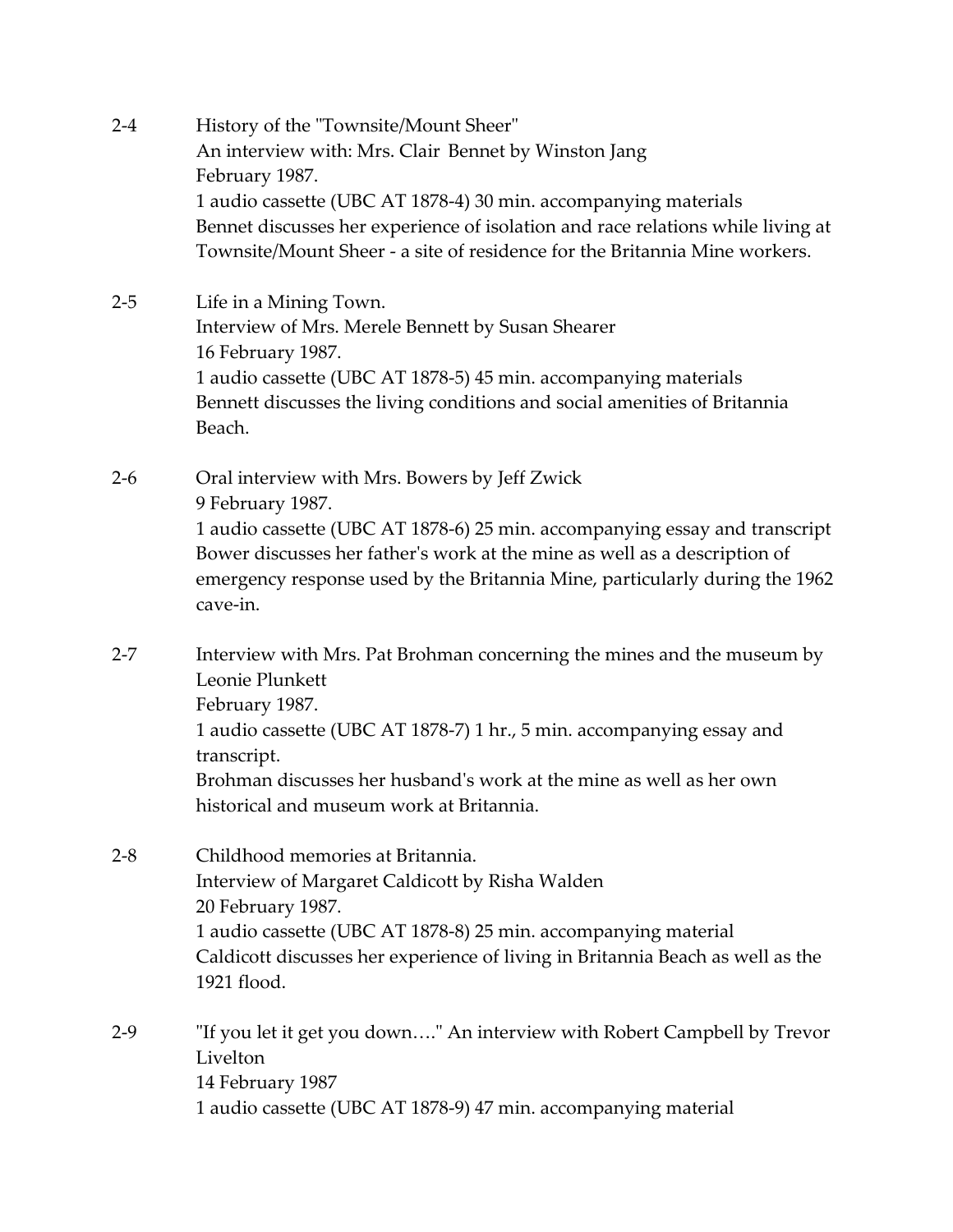- 2-10 An interview with Hector Carden on his experiences at the Britannia Mines and Smelting Company from 1928 to 1942 by Ian Cannon. 3 March 1987. 1 audio cassette (UBC AT 1878-10) 40 min. accompanying materials Carden discusses his work history and accident at the Britannia Mine as well as the company that ran the mine.
- 2-11 Timekeeping procedures and perceptions of Britannia Mines' social life. Interview with Jack Charlton by Shirley Leon 3 March 1987. 1 audio cassette (UBC AT 1878-11) 25 min. accompanying material Leon discusses her work as an office worker for the Britannia Mine and also describes the social life at Britannia Beach.
- 2-12 Britannia's Ida Curnow, 1922-23; 1929-49. Interview with Mrs. Ida Curnow by Elsie Turcotte February 1987 1 audio cassette (UBC AT 1878-12) 25 min. accompanying essay and transcript Curnow discusses her life as a resident of Britannia Beach.
- 2-13 [Work experience of the Britannia Mine]. Interview with John Davies by Doug Ogilvie 16 February 1987. 1 audio cassette (UBC AT 1878-13) 35 min. accompanying material Davies discusses his short-term work experience as a teenager at the Britannia Mine as well as his social experience.
- 2-14 Britannia Mines John Dickinson Mechanical mill foreman. Interview with John Dickinson conducted by Janice Clark February 1987. 1 audio cassette (UBC AT 1878-14) 40 min. accompanying material. Dickinson discusses his work experience at the Britannia Mine, as well as community activities at Britannia Beach.

### 2-15 Reg Eades Jr. 1924-1926, 1939. Interview with Reg Eades conducted by Doug Rogers. 8 February 1987. 1 audio cassettes (UBC AT 1878-15) 40 min. accompanying material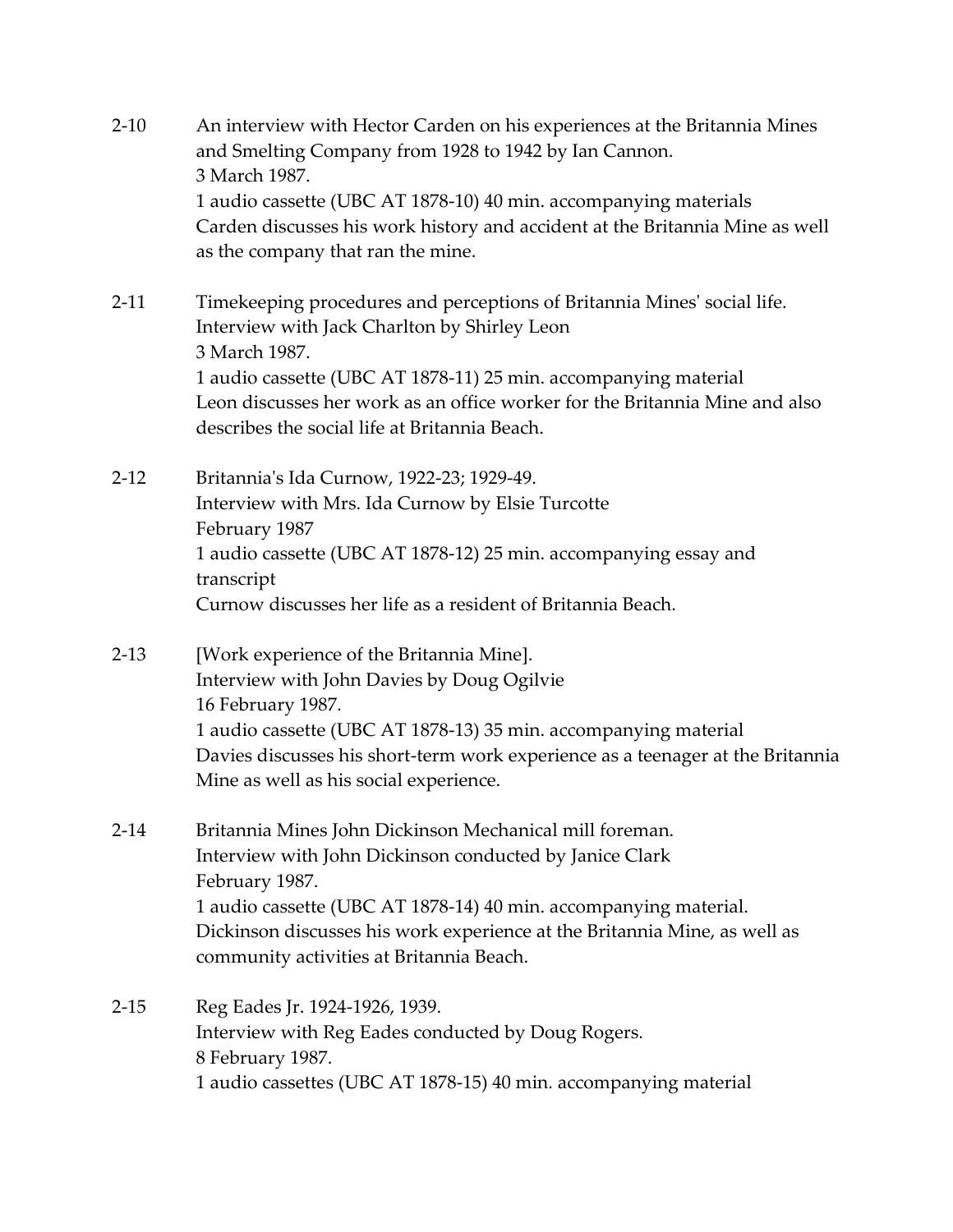Eades discusses community life at Britannia Beach as well as the Britannia Beach Mining and Smelting Company Ltd. and unions.

- 2-16 Account of an oral interview with Joan Ehler from Britannia Beach. nterview with Joan Ehler conducted by Shelagh Rowles February 1987. 1 audio cassettes (UBC AT 1878-16) 25 min. accompanying material Ehler discusses her work experience as a secretary for Britannia Mines as well as her community activities in Britannia Beach.
- 2-17 Teaching at the Britannia Mine School 1925-1932. Interview with Dorothy Frisby conducted by Darcy Dybhavn 12 February 1987. 1 audio cassette (UBC AT 1878-17) 20 min. accompanying material Frisby discusses her work experience as an elementary school teacher for the Britannia Mine School.

2-18 Mrs. Gillingham Homemaker and resident of Britannia Beach, Howe Sound, B.C. 1921-1948. Interview with Lucille Gillingham conducted by Beverly Petrenko 18 February 1997. 1 audio cassette (UBC AT 1878-18) 55 min. accompanying material Gillingham discusses the social activities of Britannia Beach as the wife of the Britannia Mines' accountant.

### 2-19 Living in Britannia. Interview with Alice Graney conducted by Maureen Murphy February 1987. 1 audio cassette (UBC AT 1878-19) 40 min. accompanying material Graney discusses social and community activities of Britannia Beach.

- 2-20 Housewife / Instructor of elocution interview with Mrs. Muriel Green. Interview with Muriel Green conducted by Lisa MacIntosh 17 February 1987. 1 audio cassette (UBC AT 1878-20) 1 hr., 30 min. accompanying essay Green discusses aspects of Britannia Beach community life.
- 2-21 Interview with Patricia Hardy. Interview with Patricia Hardy by Cathy Selman 23 February 1987.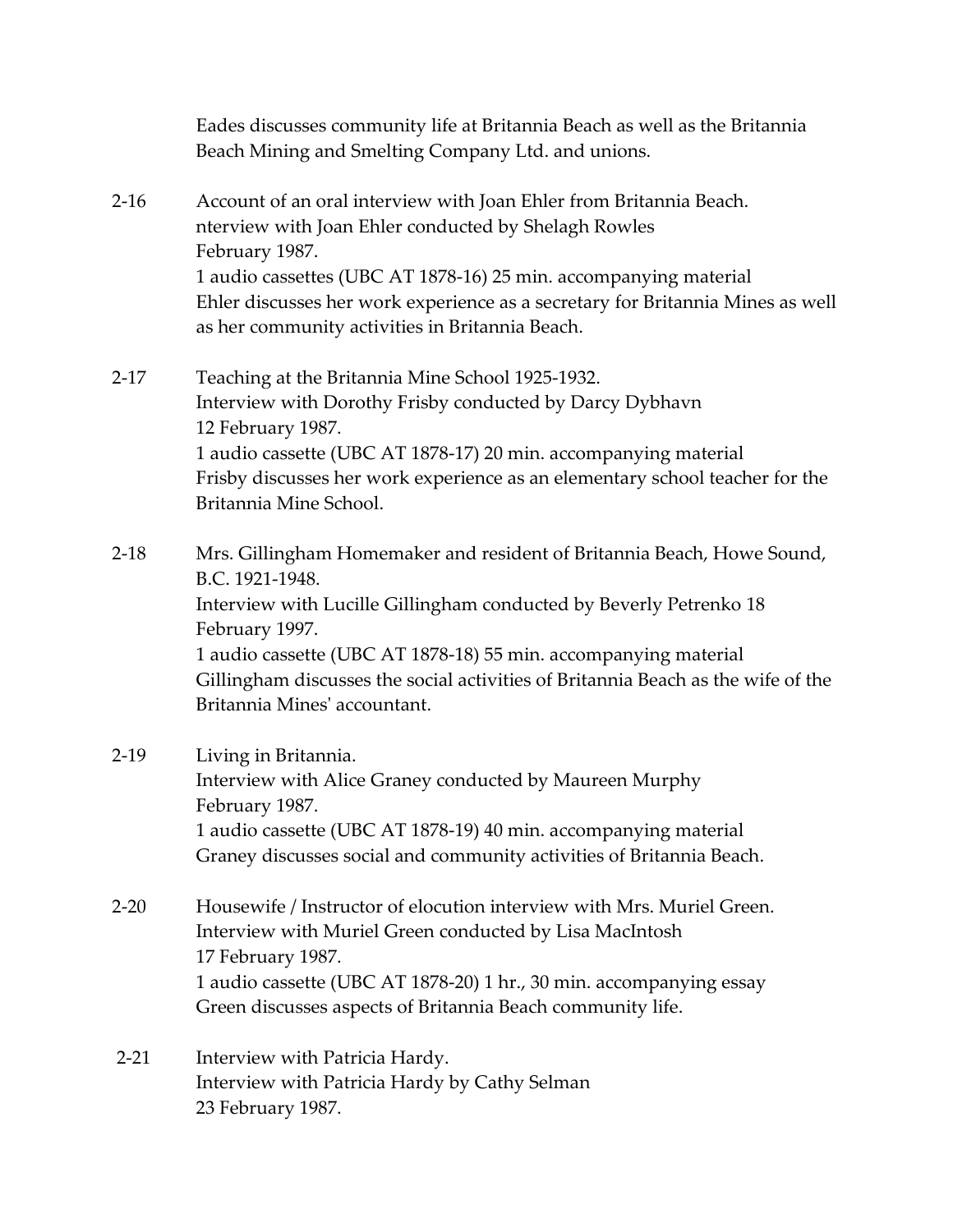1 audio cassette (UBC AT 1878-21) 30 min. accompanying essay Hardy describes the work of her family in the Mine as well as community life at Britannia Beach.

- 2-22 Thomas Howard the life of a miner at Britannia. Interview with Thomas Howard by Tom Vlasic February 1987. 1 audio cassette (UBC AT 1878-22) 20 min. accompanying essay Howard describes the process and dangers of mining at Britannia. In addition, he describes community life.
- 2-23 Growing up in Britannia interview with Ray Knudsen. Interview with Ray Knudsen conducted by Teresa Weber 9 February 1987. 1 audio cassette (UBC AT 1878-23) 30 min. accompanying essay Knuden describes community life at Britannia Beach and the impact of the closure of the Mine.
- 2-24 Britannia Beach community life in a company town interview with Ernie Malm. Interview with Ernie Malm conducted by Sheila Wyse 1 February 1987. 1 audio cassette (UBC AT 1878-24) 1 hr., 15 min. accompanying essay Malm describes community life at Britannia Beach and the flood of 1921.
- 2-25 Oral history of Britannia mines Bill and Mavis McKee. Interview with Mavis McKee by Sheryl Dubberly 18 February 1987. 1 audio cassette (UBC AT 1878-25) 20 min. accompanying essay McKee describes life as a child at Britannia Beach.
- 2-26 Oral history of Britannia mines Bill and Mavis McKee. Interview with Bill McKee by Sheryl Pawer 18 February 1987. 1 audio cassette (UBC AT 1878-26) 30 min. accompanying essay McKee describes life as a child at Britannia Beach.
- 2-27 The Interview of a Britannia waitress Marie McMath. Interview with Marie McMath conducted by Mike Torresan February 1987.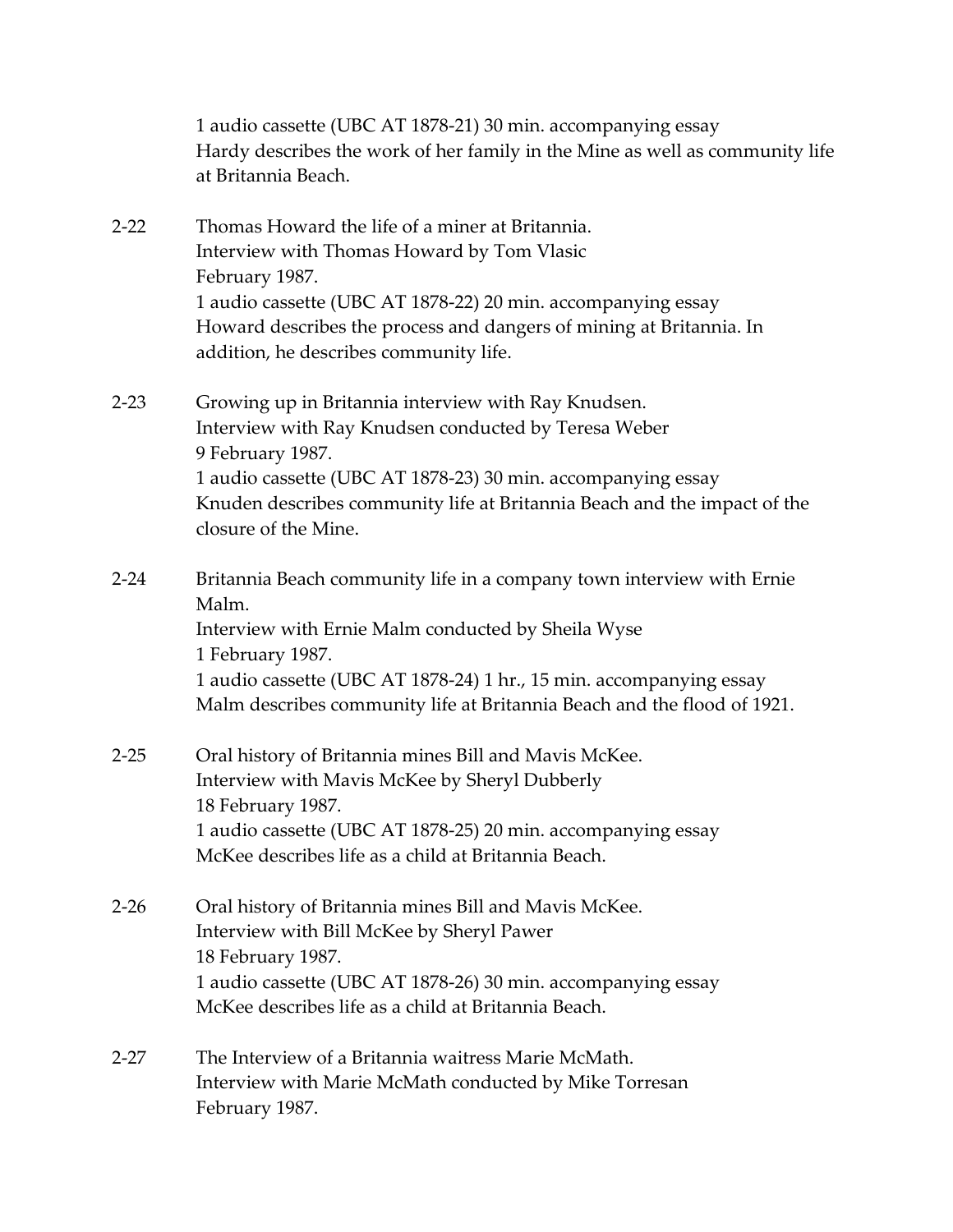1 audio cassette (UBC AT 1878-27) 10 min. accompanying essay McMath discusses life in Britannia Beach and the experience of being the wife of a miner.

- 2-28 Britannia Mines 1937-1939 interview with Bob McMath. Interview with Bob McMath conducted by Keith Shaw 12 February 1987. 1 audio cassette (UBC AT 1878-28) 25 min. accompanying essay McMath discusses working at Britannia Mines and the relationship between the Company and its employees.
- 2-29 Introduction to Britannia interview with Al MacNair. Interview with Al MacNair conducted by John Pennant. 1 February 1987. 1 audio cassette (UBC AT 1878-29) 1 hr. accompanying essay MacNair discusses mining as an occupation as well as the union at the Mine.
- 2-30 Second term project #2 Britannia Mine interview with John Archie McPhee and Vera Mold. Interview with John Archie McPhee and Vera Mold conducted by Stephen Ball 1 February 1987. 1 audio cassette (UBC AT 1878-30) 30 min. accompanying essay Mold and McPhee discuss community life at Britannia Beach including race and class relations. In addition they discuss community leaders.

### 2-31 Britannia interview with Lilly Ann Nassey. Interview with Lilly Ann Nassey conducted by Dale Enns February 1987. 1 audio cassette (UBC AT 1878-30) 20 min. accompanying essay Nassey discusses community life at Britannia Beach and the impact of World War II on the Community.

2-32 Life at Britannia interviewing Jim Newberry. Interview with Jim Newberry conducted by Heather Jones February 1987. 1 audio cassette (UBC AT 1878-32) 35 min. accompanying essay Newberry discusses community life at Britannia Beach including relations with the Japanese community.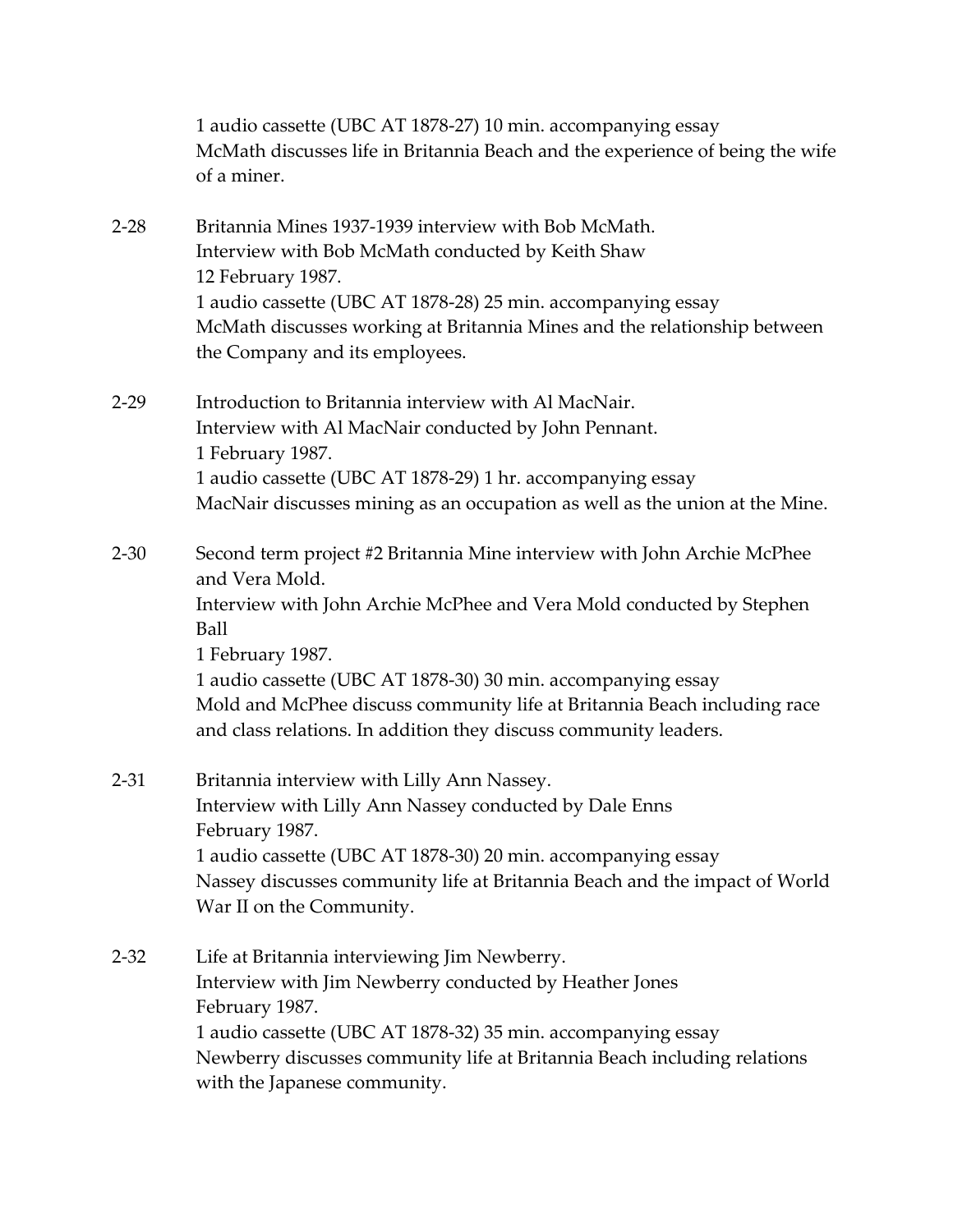- 2-33 Oral history project on Britannia Mines based on an interview with Reg Nordman. Interview with Reg. Norman conducted by Robert Blackaby 3 March 1987. 1 audio cassette (UBC AT 1878-33) 20 min. accompanying essay Norman discusses social and technical aspects of life and work at the Britannia Mine.
- 2-34 Britannia, 1933 to 1940 the pros and cons of opportunity. Interview with Jame Petrie conducted by Dana McFarland 27 December 1986. 1 audio cassette (UBC AT 1878-34) 50 min. accompanying essay Petrie discusses community life at Britannia Beach including race relations. In addition, he discusses working conditions at Britannia Mine.
- 2-35 The World of Britannia according to Robert Phillip. Interview with Robert Philip conducted by Thomas Berger 16 March 1987. 2 audio cassettes (UBC AT 1878-35/36) 1 hr., 55 min. accompanying essay Philip describes his work at Britannia Mines as well as Britannia Beach community life.
- 2-36 Interview with Mrs. Eleanor Puckering (nee Matheson) about Britannia Beach B.C. Interview with Eleanor Puckering with Lynn Pedde 16 February 1987. 1 audio cassette (UBC AT 1878-37) 15 min. accompanying essay Puckering discusses community life at Britannia Beach.
- 2-37 Oral history project Britannia Beach. Interview with John (Jack) Ross conducted by Holli Garvin 9 March 1987. 1 audio cassette (UBC AT 1878-38) 50 min. accompanying essay Ross discusses his work at Britannia Mine and community life in the area.
- 2-38 Susan Warner interviews Mr. Archie Smith on the Britannia Mine. Interview with Archie Smith conducted by Susan Warner 16 March 1987. 1 audio cassette (UBC AT 1878-39) 40 min. accompanying essay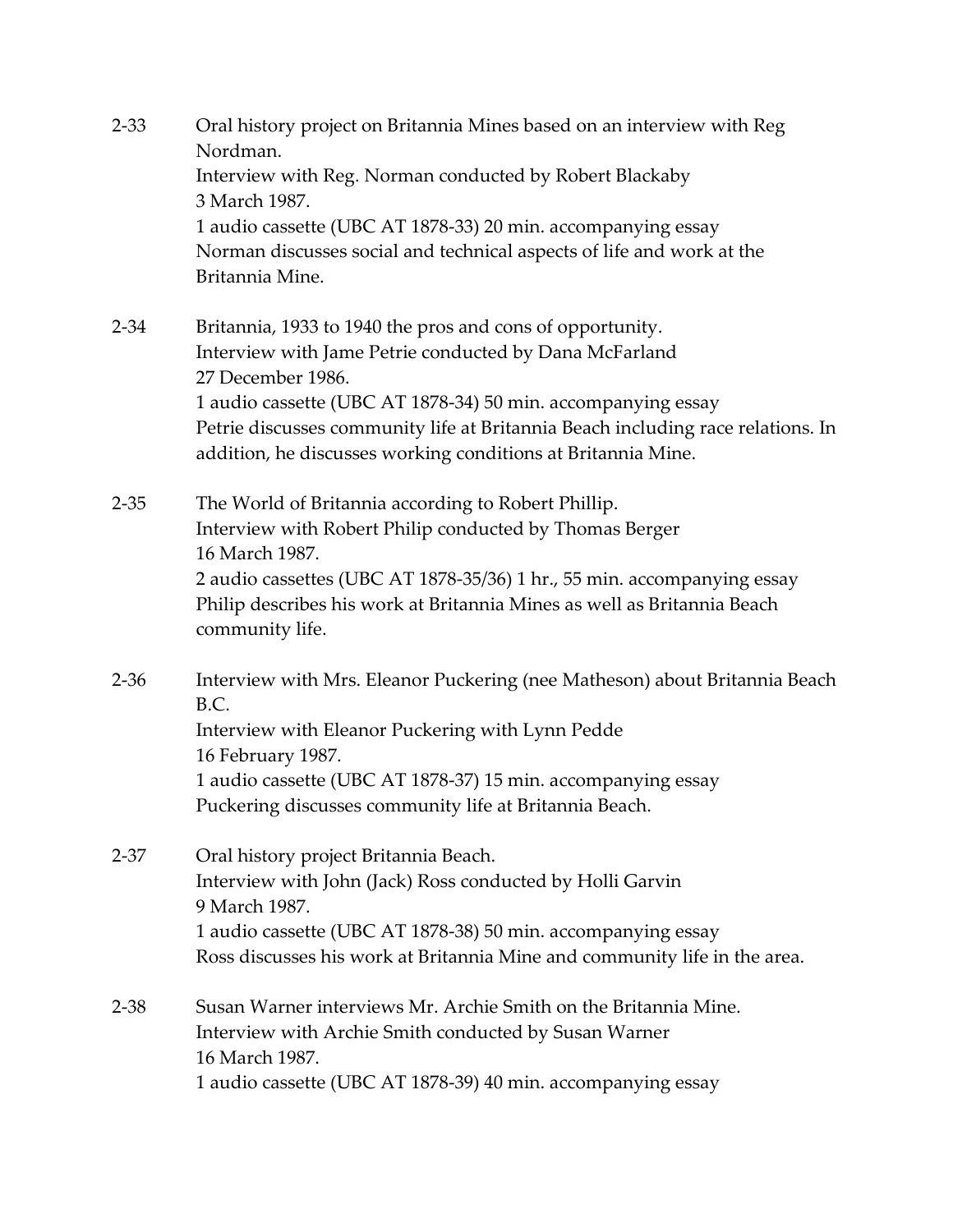Smith describes his work at Britannia Mines. In addition, he discusses community life and the Japanese community at Britannia Beach.

- 2-39 Oral history assignment Mrs. Ella Smith. Interview with Ella Smith conducted by Ross Brennan 20 February 1987. 1 audio cassette (UBC AT 1878-40) 15 min. accompanying essay Smith discusses life at Britannia Beach including the flu epidemic of 1919 and the flood of 1921.
- 2-40 The Canadian west oral history assignment Britannia interviewee, Mrs. Mary Smith. Interview with Mary Smith conducted by Karen Lessey February 1987. 1 audio cassette (UBC AT 1878-41) 25 min. accompanying essay Smith discusses the impact of World War II on Britannia Beach community life.
- 2-41 [Folder missing but tape available] Britannia interview with Hanna Swanson. Interview with Hanna Swanson conducted by Sheila Wyse 17 February 1987. 1 audio cassette (UBC AT 1878-42) 1 hr. accompanying essay Swanson discusses life at Britannia Beach.
- 2-42 Recollections of Britannia Beach interview with Jim Walton. Interview with Jim Walton conducted by Mike Ewert 15 February 1987. 1 audio cassette (UBC AT 1878-43) 1 hr. accompanying essay Walton discusses his childhood at Britannia Beach.
- 2-43 An Interview with Mrs. Katherine White Interview with Katherine White by Krista Graham February 1987 1 audio cassette (UBC AT 1878-44) accompanying essay
- 2-44 Britannia mines a child's perspective an interview with Mrs. Astrid Wolthers. Interview with Astrid Wothers conducted by Bonnie Johnston 11 February 1987.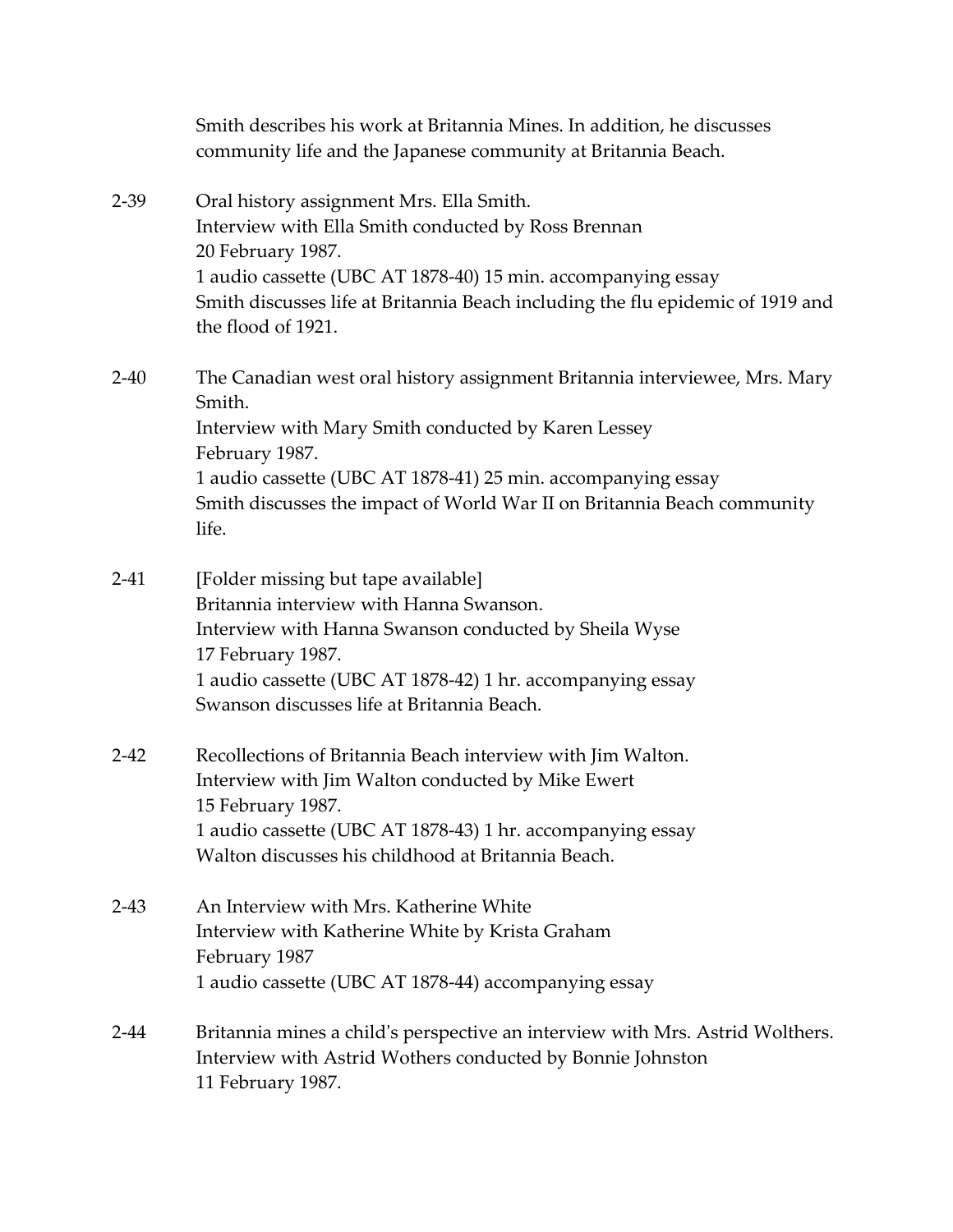1 audio cassette (UBC AT 1878-45) 1 hr., 30 min. accompanying essay Wolthers discusses social and racial relations at Britannia Beach.

BOX 3

Student reports (no tapes) Spring 1988

| $3-1$   | Interview with Allan Cameron by Michael Booth<br>"Interview with Alan Cameron and the Impact of the Depression on Britannia<br>Beach" |
|---------|---------------------------------------------------------------------------------------------------------------------------------------|
| $3-2$   | Interview with Leo Darrah by Dean Pellegrino<br>"Relations between the Men at Britannia's Empress Camp"                               |
| $3 - 3$ | Interview with Leslie McLean by Jim Elliot<br>"History 303 Oral Project: An Interview with Jim Elliot"                                |
| $3-4$   | Interview with Elsie Hamelin by Katherine Decker<br>"Life at Britannia"                                                               |
| $3-5$   | Interview with Phil Hamelin by Janet McCarron<br>"Britannia Mines, 1935-1958"                                                         |
| $3-6$   | Interview with Dr. L.C. Kindree by Nancy Hopkins<br>"Medicine at Britannia, 1963-1974: Recollections of Dr. L.C. Kindree"             |
| $3 - 7$ | Interview with Alexander Lowe by Janet Crozet<br>[No title]                                                                           |
| $3 - 8$ | Interview with Edwin Lucas by Robynn Redlich<br>[No title]                                                                            |
| $3-9$   | Interview with Ralph Macdonald by Angela Rusheinski<br>"Mr. Macdonald at Britannia"                                                   |
| $3-10$  | Interview with Phyllis Malm by Julie E. Macdonald<br>"Mount Sheer: A Flourishing Community Regardless of its Geographic<br>Isolation" |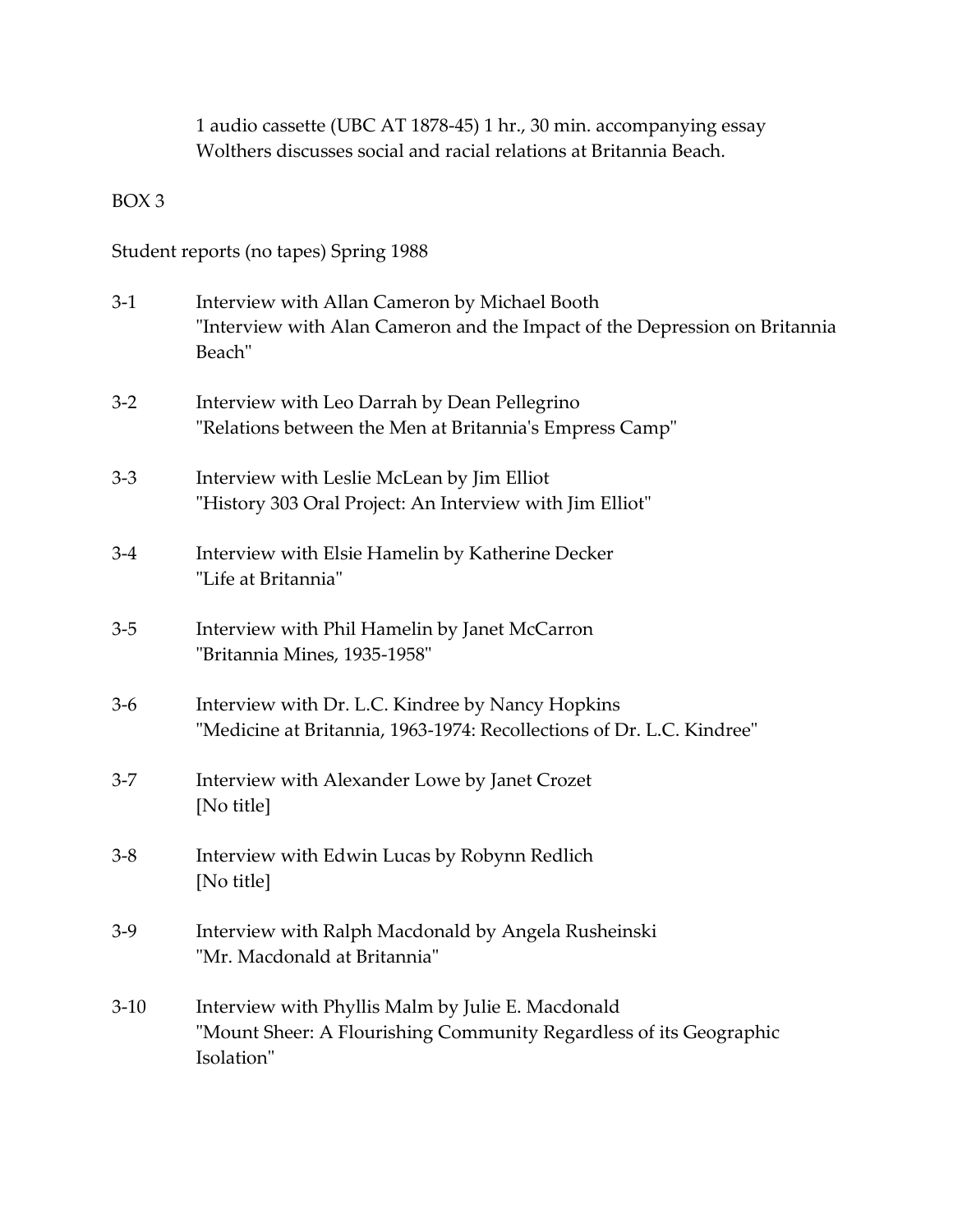| $3-11$ | Interview with Betty Mason by Andrea Peter<br>"A Life Like No Other: A War Bride Remembers Her Years at Minaty Bay,<br>Britannia, 1946-1962"                |
|--------|-------------------------------------------------------------------------------------------------------------------------------------------------------------|
| $3-12$ | Interview with Elof Manson by Stephen J. Garland<br>"Britannia: The Evolution of the Ghost Town and the Elimination of a Way of<br>Life"                    |
| $3-13$ | Interview with Barnie McGuire by Marianne Bennett<br>"Britannia in Need of Reform?"                                                                         |
| $3-14$ | Interview with Lynda Patrick by Deborah Ratcliffe<br>"A Young Girl's Perspective of Mount Sheer"                                                            |
| $3-15$ | Interview with Robert Philip by Marni Hardin<br>"Robert Philip" A View from the Centre of Town"                                                             |
| $3-16$ | Interview with Robinson Porter by Jimmy Kanavos<br>[No title]                                                                                               |
| $3-17$ | Interview with Dotis Randall by Cindy Dailey<br>[No title]                                                                                                  |
| $3-18$ | Interview with Fred Savinkoff by Hilary Montroy<br>[No title]                                                                                               |
| $3-19$ | Interview with John Stanton by K. Annette Burkhardt<br>John Stanton and the International Union of Mine, Mill and Smelter Workers<br>(of Canada) 1956-1963" |
| $3-20$ | Interview with Alfred Stembridge by George E. Nangle<br>[No title]                                                                                          |
| $3-21$ | Interview with Harry Warren by Paul Etter<br>[No title]                                                                                                     |
| $3-22$ | Interview with Tom Waterland by Kenneth J. Schmidt<br>"Recollections of a Boyhood Life at the Britannia Townsite"                                           |